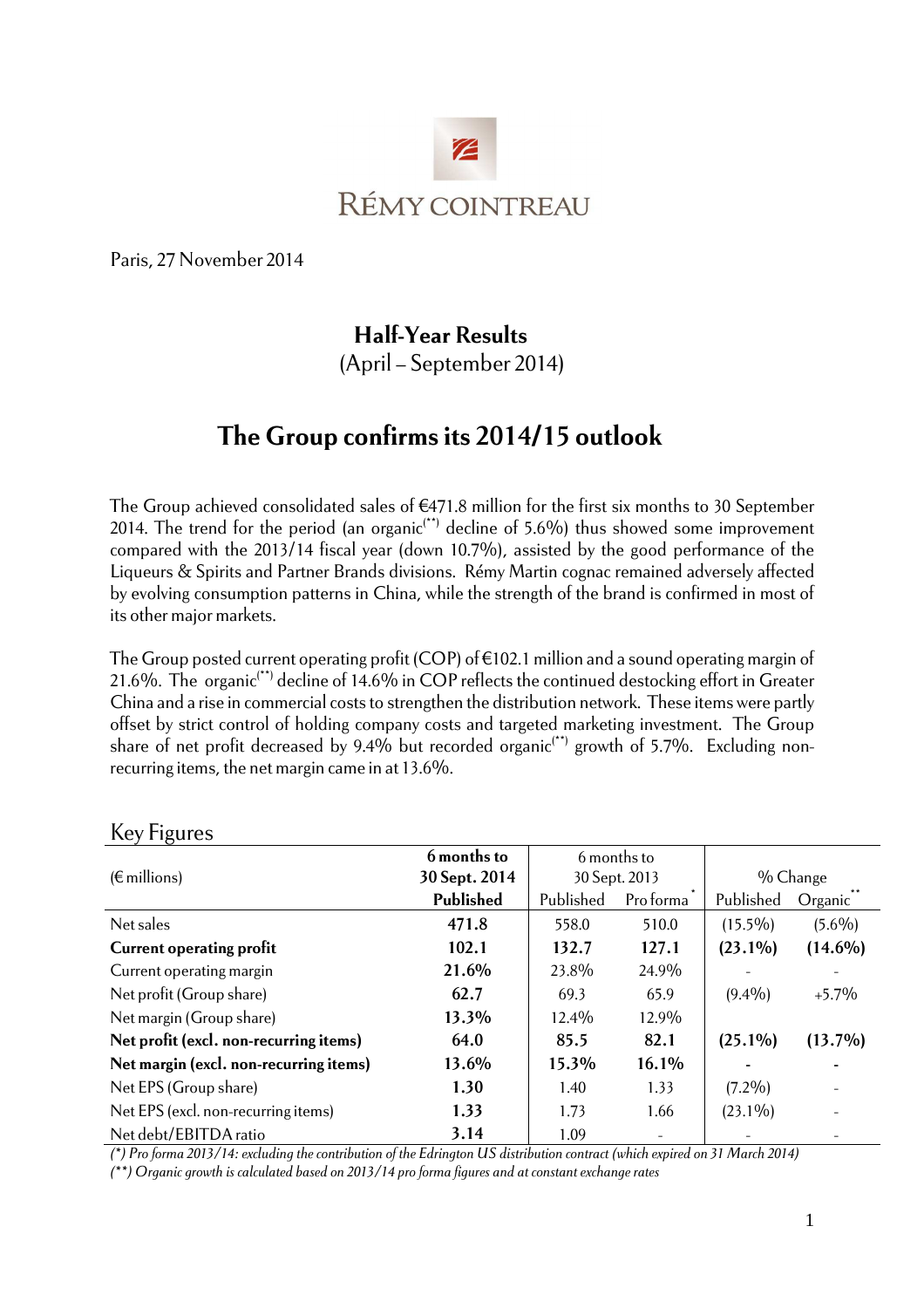| 2014/15 published data is to be compared against the 2013/14 pro forma data (same scope) |               |             |                |            |                  |  |
|------------------------------------------------------------------------------------------|---------------|-------------|----------------|------------|------------------|--|
|                                                                                          | 6 months to   | 6 months to |                |            |                  |  |
| $(\epsilon$ millions)                                                                    | 30 Sept. 2014 |             | 30 Sept. 2013  |            | % Change         |  |
|                                                                                          | Published     | Published   | Proforma $(5)$ | Published  | $Organic^{(**)}$ |  |
| Rémy Martin                                                                              | 78.0          | 116.1       | 112.2          | $(32.8\%)$ | $(27.7\%)$       |  |
| $%$ of sales                                                                             | 28.2%         | 35.5%       | 34.3%          |            |                  |  |
| Liqueurs & Spirits                                                                       | 25.8          | 20.9        | 20.0           | $+23.3\%$  | $+44.6\%$        |  |
| $%$ of sales                                                                             | 19.9%         | $17.4\%$    | 16.6%          |            |                  |  |
| Sub-total - Group brands                                                                 | 103.8         | 137.0       | 132.2          | $(24.2\%)$ | $(16.8\%)$       |  |
| $%$ of sales                                                                             | 25.5%         | 30.6%       | 29.5%          |            |                  |  |
| Partner brands                                                                           | 3.9           | 4.5         | 3.6            | $(11.7\%)$ | $+13.5\%$        |  |
| $%$ of sales                                                                             | $6.0\%$       | $4.0\%$     | 5.8%           |            |                  |  |
| Holding company costs                                                                    | (5.6)         | (8.7)       | (8.7)          | $(35.8\%)$ | $(35.9\%)$       |  |
| <b>Total</b>                                                                             | 102.1         | 132.7       | 127.1          | $(23.1\%)$ | $(14.6\%)$       |  |
| % of sales                                                                               | 21.6%         | 23.8%       | 24.9%          |            |                  |  |

# Current operating profit by division

*(\*) Pro forma 2013/14: excluding the contribution of the Edrington US distribution contract (full cost basis)* 

*(\*\*) Organic growth is calculated based on 2013/14 pro forma figures and at constant exchange rates* 

#### **Pro forma information and calculation of organic growth**

2013/14 pro forma financial statements are presented for clarity due to the end of the US distribution contract of the Edrington brands on 31 March 3014: this activity (consolidated within the Partner Brands division) had generated sales of  $\epsilon$ 48.0 million and an operating profit of  $\epsilon$ 0.9 million in 2013/14. The 2013/14 operating profit on a pro forma basis also included the reallocation of €4.7 million in distribution costs (previously absorbed by this activity) to the Rémy Martin and Liqueurs & Spirits divisions.

All growth data specified below is provided as organic data, calculated based on the 2013/14 pro forma financial statements and at constant exchange rates.

#### **Rémy Martin**

Over the first six months of the year, the decline in Rémy Martin's sales (down 13.4% to €276.8 million) was primarily due to the continued destocking in Greater China, the strategic withdrawal from the VS (Very Special) category in the US, a complex macro-economic environment in Western Europe, and very high base effects in the Americas region. The brand's fundamentals remain sound, as suggested by the strong momentum of the brand's superior qualities in the US, Central and Eastern Europe, South-East Asia and Africa.

**Current operating profit** totalled €78.0 million, a decrease of 27.7%, and the current operating margin was 28.2%, as against 34.3% for the six months to the end of September 2013 (pro forma). The margin decline, mainly impacted by the destocking effort in Greater China (particularly for superior qualities), was partly offset by better targeting of marketing investment and favourable pricing effects, which are consistent with the brand's long-term strategy.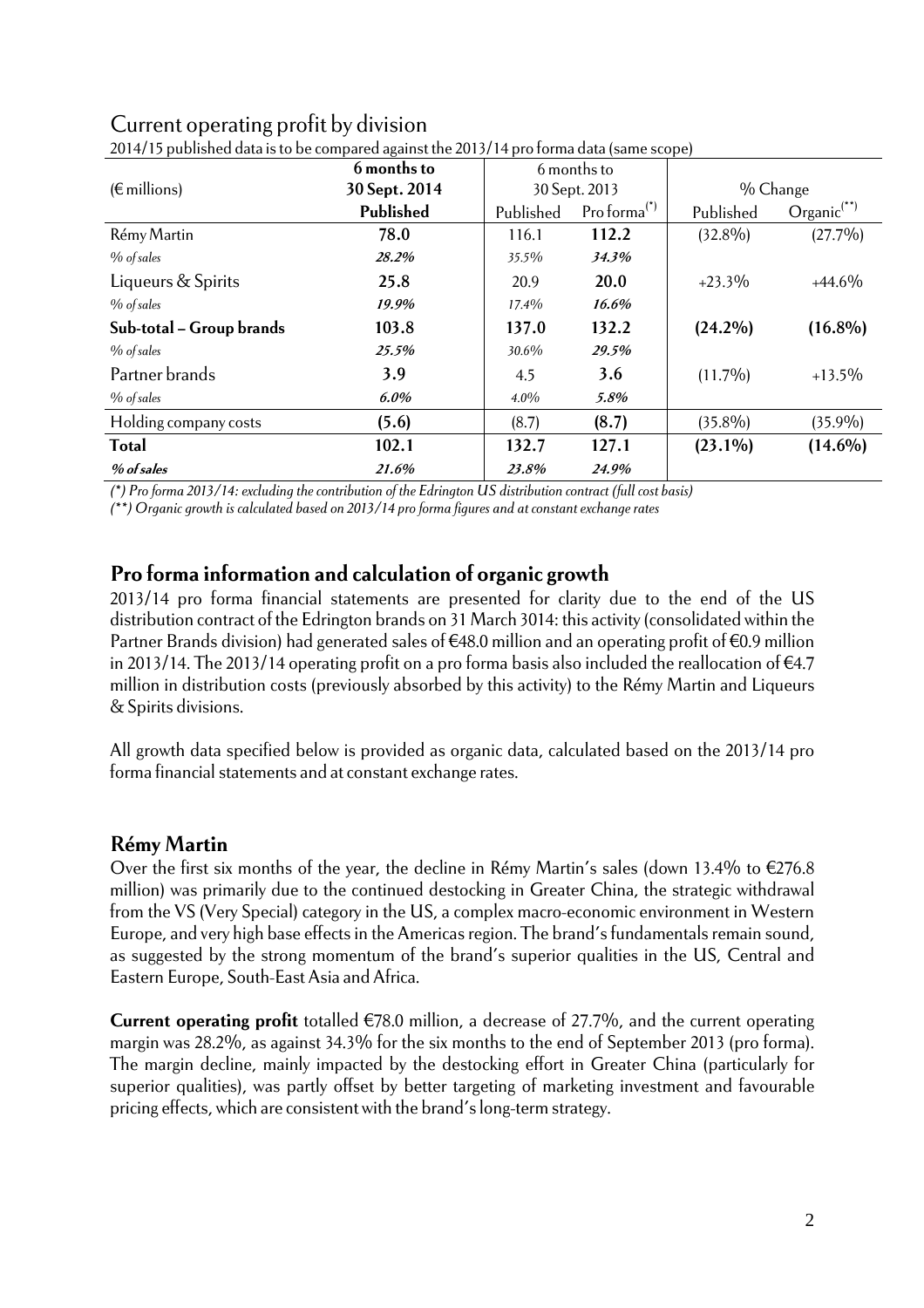### **Liqueurs & Spirits**

Sales totalled  $\epsilon$ 129.5 million, an increase of 9.1% compared with the previous period, which had itself seen growth of 10.2%. All regions recorded continued strong growth. **Cointreau** posted a solid performance, thanks to strong momentum in its major markets and a favourable phasing of shipments to the US over the period. **Metaxa** continued its double-digit growth and **Bruichladdich** recorded a doubling of sales, driven by the leverage of the Rémy Cointreau network. **Mount Gay**, which was boosted by the launch of Black Barrel in the first half of 2013/14, consolidated its sales at the beginning of this fiscal year.

**Current operating profit** totalled €25.8 million, an upturn of 44.6%, driven by favourable brand and market mix effects over the period. The current operating margin was 19.9%, an organic increase of 540 basis points.

### **Partner Brands**

Sales grew by 6.8% to  $\epsilon$ 65.5 million, bolstered by the strong performance of brands distributed by the Group in the Europe, Middle East & Africa region and in Travel Retail. The reported sales decline was due to the end of the Edrington brands' distribution contract in the US, which had contributed  $\epsilon$ 48.0 million in the first half of 2013/14.

**Current operating profit** totalled  $\epsilon$ 3.9 million (an increase of 13.5%) compared with  $\epsilon$ 4.5 million for the six months to the end of September 2013 (including €0.9 million attributable to Edrington brands in the US).

### Consolidated results

**Current operating profit** totalled €102.1 million, an organic decline of 14.6%. The reported decrease (down 23.1%) also includes the end of the Edrington distribution contract in the US (an impact of €5.6 million on a full-cost basis) and a foreign exchange headwind of €6.4 million.

The average  $\epsilon$ /USD book rate over the period was 1.35, as against 1.32 in the six months to 30 September 2013. In addition, under its hedging policy, the Group recorded an average collection rate of 1.34, compared with 1.31 in the six months to 30 September 2013.

**Operating profit** was €102.1 million (there were no non-recurring operating income and expenses over the period).

**Net financial charge** was €15.4 million, an increase of €4.7 million, primarily related to movements on foreign exchange hedging instruments. Costs associated with the financial debt were effectively controlled over the period.

**The tax charge** was €24.5 million, representing an effective rate of 28.2%, which was lower than the September 2013 rate (32.2%).

**The Group share of net profit** declined by 9.4% to €62.7 million on a reported basis, but delivered organic(\*\*) growth of 5.7%. Net margin was 13.3%, an increase of 90 basis points as published and 160 basis points in organic terms<sup>(\*\*)</sup>.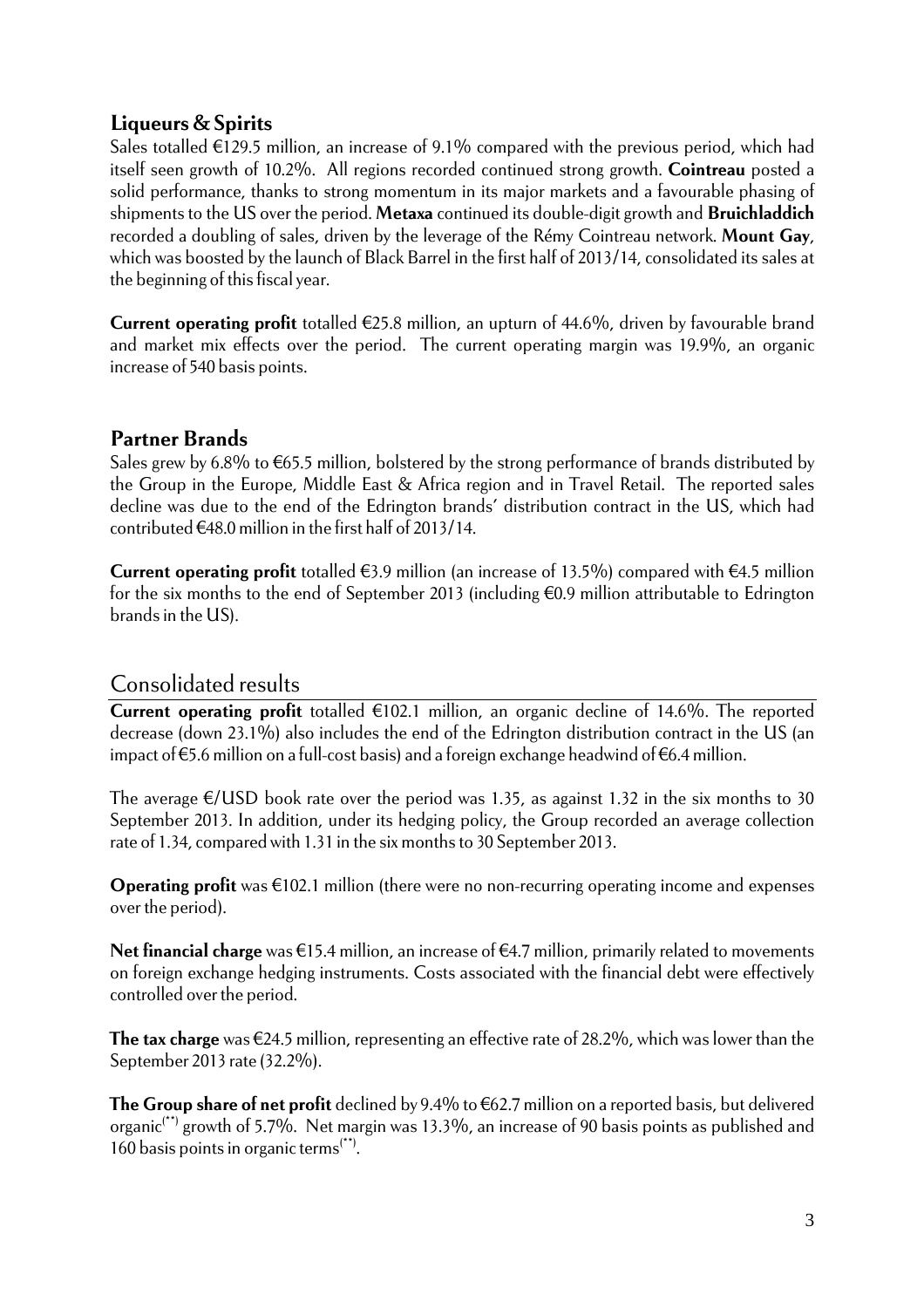**Excluding non-recurring items, the Group share of net profit** totalled €64.0 million, a decline of 25.1% in published figures and 13.7% in organic<sup> $(*)$ </sup> terms.

**Net earnings per share (excluding non-recurring items)** of €1.33 (down 23.1% on a reported basis) include the gain from the cancellation of 2.4 million shares over the last 12 months.

**Net debt** amounted to €472.9 million, an increase of €59.4 million since the beginning of the fiscal year, primarily due to the decline in EBITDA and the seasonality of working capital requirements.

**The net debt to EBITDA bank ratio** was 3.14 at the end of September 2014 (2.09 at the end of March 2014), in line with the industry average.

#### Recent financial events

As of 1 October 2014, a dividend of €1.27 per share has been paid, with an option for payment either in cash or in shares (for €0.37 of the total amount). 75% of Group shareholders selected the share payment option.

## 2014/15 Outlook

The macro-economic environment remains mixed at a global level. Nevertheless, Rémy Cointreau confirms its 2014/15 targets of delivering positive organic growth in both sales and current operating profit. These targets should be calculated based on 2013/14 pro forma financial statements and at constant exchange rates.

Contact: Laetitia Delaye: +33 1 44 13 45 25

Regulated information related to this press release is available at www.remy-cointreau.com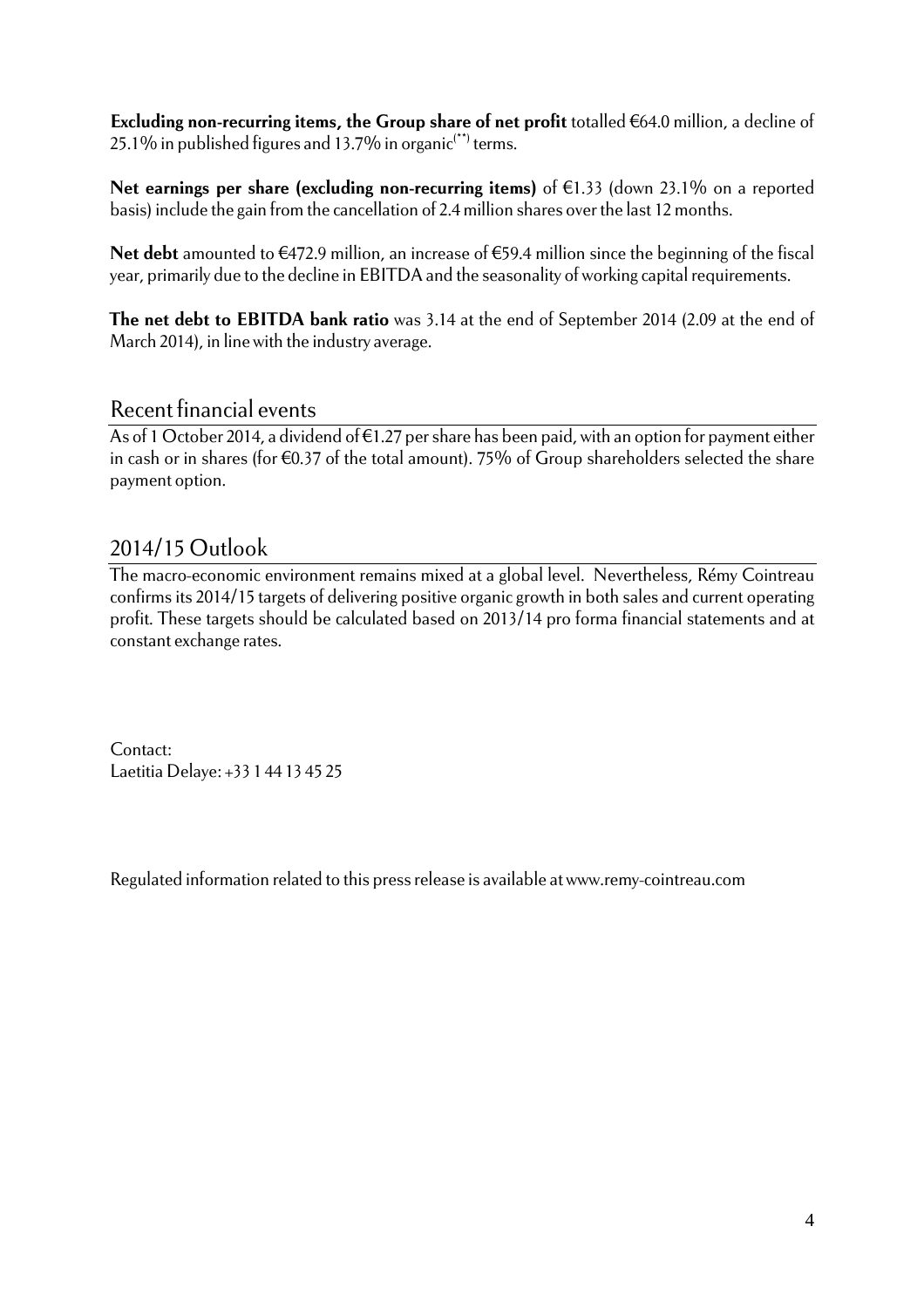#### **APPENDICES**

| Divisional analysis of sales and current operating pront |                              |          |                              |                 |            |                     |  |
|----------------------------------------------------------|------------------------------|----------|------------------------------|-----------------|------------|---------------------|--|
| $(\epsilon$ millions)                                    | 6 months<br>to 30 Sept. 2014 |          | 6 months<br>to 30 Sept. 2013 |                 | % Change   |                     |  |
|                                                          | At constant                  |          |                              |                 |            |                     |  |
|                                                          | Published                    | exchange | Published                    | Pro forma $(*)$ | Published  | $O$ rgani $c^{(*)}$ |  |
|                                                          |                              | rates    |                              |                 |            |                     |  |
|                                                          | A                            | B        | $\mathsf{C}$                 | D               | $A/C-1$    | $B/D-1$             |  |
| <b>Sales</b>                                             |                              |          |                              |                 |            |                     |  |
| Rémy Martin                                              | 276.8                        | 283.3    | 327.2                        | 327.2           | $(15.4\%)$ | $(13.4\%)$          |  |
| Liqueurs & Spirits                                       | 129.5                        | 131.3    | 120.4                        | 120.4           | $7.6\%$    | $9.1\%$             |  |
| Sub-total Group brands                                   | 406.3                        | 414.5    | 447.6                        | 447.6           | $(9.2\%)$  | $(7.4\%)$           |  |
| Partner Brands                                           | 65.5                         | 66.8     | 110.5                        | 62.5            | $(40.7\%)$ | $6.8\%$             |  |
| <b>Total</b>                                             | 471.8                        | 481.3    | 558.0                        | 510.0           | $(15.5\%)$ | $(5.6\%)$           |  |
| <b>Operating profit</b>                                  |                              |          |                              |                 |            |                     |  |
| Rémy Martin                                              | 78.0                         | 81.1     | 116.1                        | 112.2           | $(32.8\%)$ | $(27.7\%)$          |  |
| % of sales                                               | 28.2%                        | 28.6%    | 35.5%                        | 34.3%           |            |                     |  |
| Liqueurs & Spirits                                       | 25.8                         | 28.9     | 20.9                         | 20.0            | $+23.3\%$  | $+44.6\%$           |  |
| % of sales                                               | 19.9%                        | 22.0%    | 17.4%                        | 16.6%           |            |                     |  |
| Sub-total Group brands                                   | 103.8                        | 110.0    | 137.0                        | 132.2           | $(24.2\%)$ | $(16.8\%)$          |  |
| $%$ of sales                                             | 25.5%                        | 26.5%    | 30.6%                        | 29.5%           |            |                     |  |
| Partner brands                                           | 3.9                          | 4.1      | 4.5                          | 3.6             | $(11.7\%)$ | $+13.5\%$           |  |
| $%$ of sales                                             | 6.0%                         | 6.1%     | 4.0%                         | 5.8%            |            |                     |  |
| Holding company costs                                    | (5.6)                        | (5.6)    | (8.7)                        | (8.7)           | $(35.8\%)$ | $(35.9\%)$          |  |
| <b>Total</b>                                             | 102.1                        | 108.5    | 132.7                        | 127.1           | $(23.1\%)$ | $(14.6\%)$          |  |
| % of sales                                               | 21.6%                        | 22.5%    | 23.8%                        | 24.9%           |            |                     |  |

## Divisional analysis of sales and current operating profit

*(\*) Pro forma 2013/14: excluding the contribution of the Edrington distribution contract in the US (full cost basis)* 

*(\*\*) Organic growth is calculated based on 2013/14 pro forma figures and at constant exchange rates*